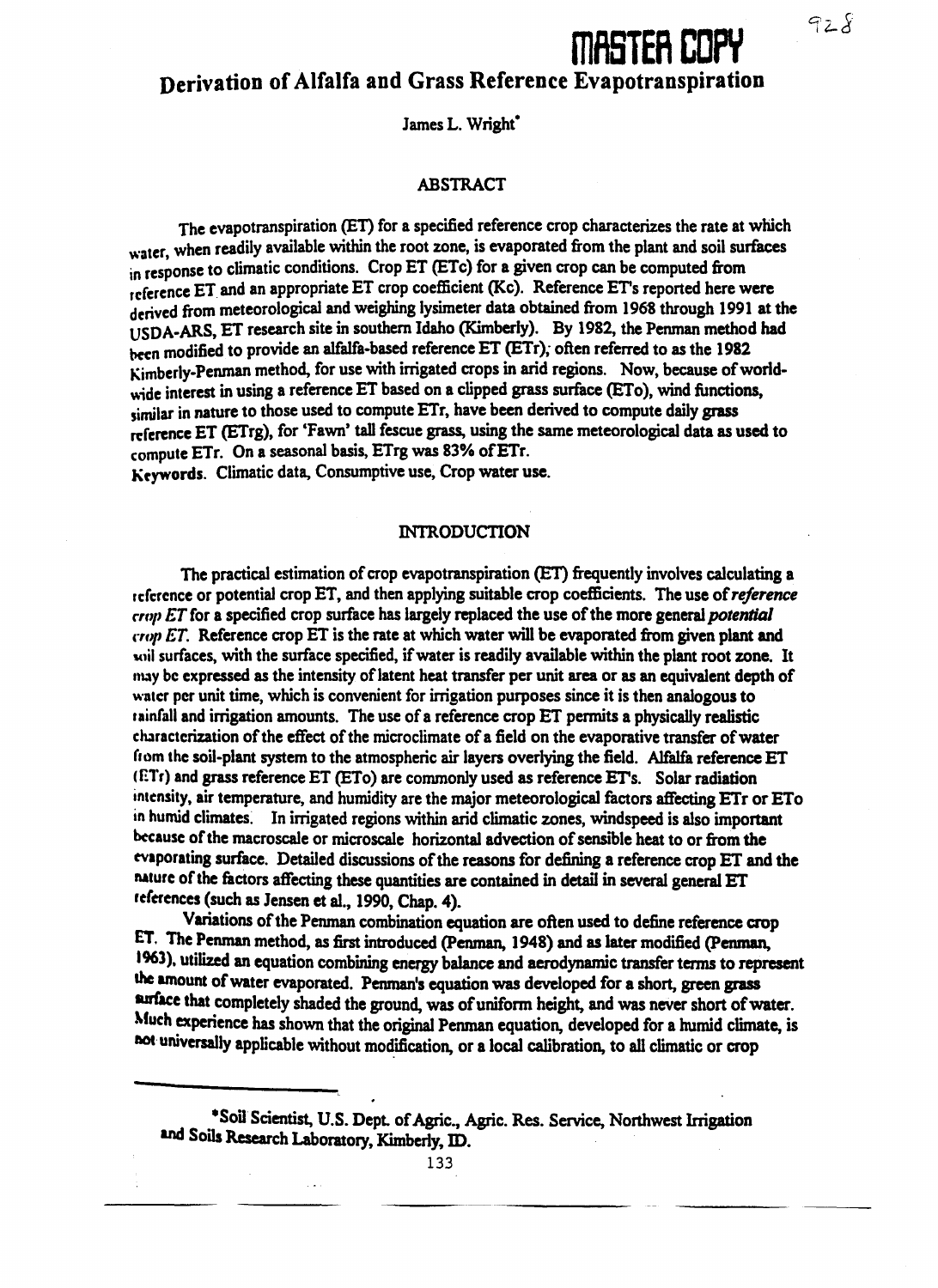situations. A wide variety of means of accomplishing this adaptation have resulted (Allen et al., 1989; Doorenbos and Pruitt, 1977; Jensen et al., 1990; Stewart and Nielsen, 1990).

Research in arid southern Idaho, as well as in similar regions, has shown that evaporation from irrigated tracts of land may exceed the equivalent rate of energy available from absorbed solar radiation (Wright and Jensen, 1972; 1978). To provide an ET representative of near maximum ET, Jensen et al. (1971) suggested alfalfa ET for use in irrigation scheduling procedures. Subsequently, alfalfa reference ET has been defined as daily ET for a well watered, full- cover alfalfa crop occupying an extensive surface, actively growing, standing erect, and at least 30-cm tall. The Penman equation was modified to specifically calculate alfalfa reference ET (ETr) (Wright and Jensen, 1972; Wright, 1982), and this method has come to be known generally as the 1982-Kimberly Penman Equation (Jensen et al., 1990). Alfalfa is advantageous for use in arid regions because it permits relatively high ET rates, responds to advective-sensible heat input, has a deep-root system so that irrigation intervals are less critical than with grass, and alfalfa is not dependent on nitrogen fertilization to maintain a dense stand.

While research on alfalfa ETr was progressing, major emphasis was also being given to grass reference ET (ETo) in an FAO publication (Doorenbos and Pruitt, 1977) because alfalfa is not grown in many areas of the world. Grass reference ET is defined as the ET from an extensive surface of 8 to 15-cm tall, green-grass cover of uniform height, well watered, actively growing, and completely shading the ground. Recently, the international committee revising the FAO publication has decided to keep ETo as the primary reference ET. In 1987 research was initiated at Kimberly with 'Fawn' tall fescue grass at the weighing lysimeter site to provide the information needed to modify the Penman equation to permit calculating grass reference ET for irrigated lands within arid regions (to be denoted ETrg herein to distinguish between the FAO procedures for computing ETo).

The purpose of this paper is to summarize the results of the Kimberly research in deriving ER and ETrg using a modified Penman equation with locally available meteorological data and to compare the general nature of the two references. The derivation of the wind functions for the two surfaces is emphasized. The procedures for computing ETr were previously reported, but this is the first reporting of the grass reference wind function.

#### PROCEDURES

The functional relationships for the *Kimberly-Penman* combination equation were evaluated for irrigated crops in an arid climate using daily ET measured with two weighing lysimeters and energy balance and meteorological data obtained at the USDA-ARS Evapotranspiration Field Site near Kimberly, Idaho (see Wright, 1991, for a description of the research site). The general form of the Penman Combination Equation as used was:

$$
(\lambda)(ET) = (\Delta/(\Delta+ \gamma))(Rn - G) + (\gamma/(\Delta+ \gamma))6.43 (Wf)(es - ea)
$$
 (1)

where  $(\lambda)$  (ET) is the vapor flux density (units are omitted since they are adequately reviewed in ASCE Handbook 70, Jensen et al., 1990), Rn is net radiation flux density to the plant-soil system, G is soil heat flux density,  $\Delta$  is the slope of the saturation vapor pressure-temperature curve,  $\gamma$  is the psychrometric constant, Wf is a wind function, es is the daily mean saturation vapor pressure determined for maximum and minimum air temperature, and ea is the existing vapor pressure of the air (equivalent to the saturation vapor pressure at existing dewpoint temperature of the air at approximately 8:00 a.m.). The difference term (es-ea) constitutes the vapor pressure deficit (VPD) of the air which was computed by the method described by Wright and Jensen (1972) and Wright (1982). Dividing the vapor flux density term,  $(\lambda)(ET)$ , by  $\lambda$ , the latent heat of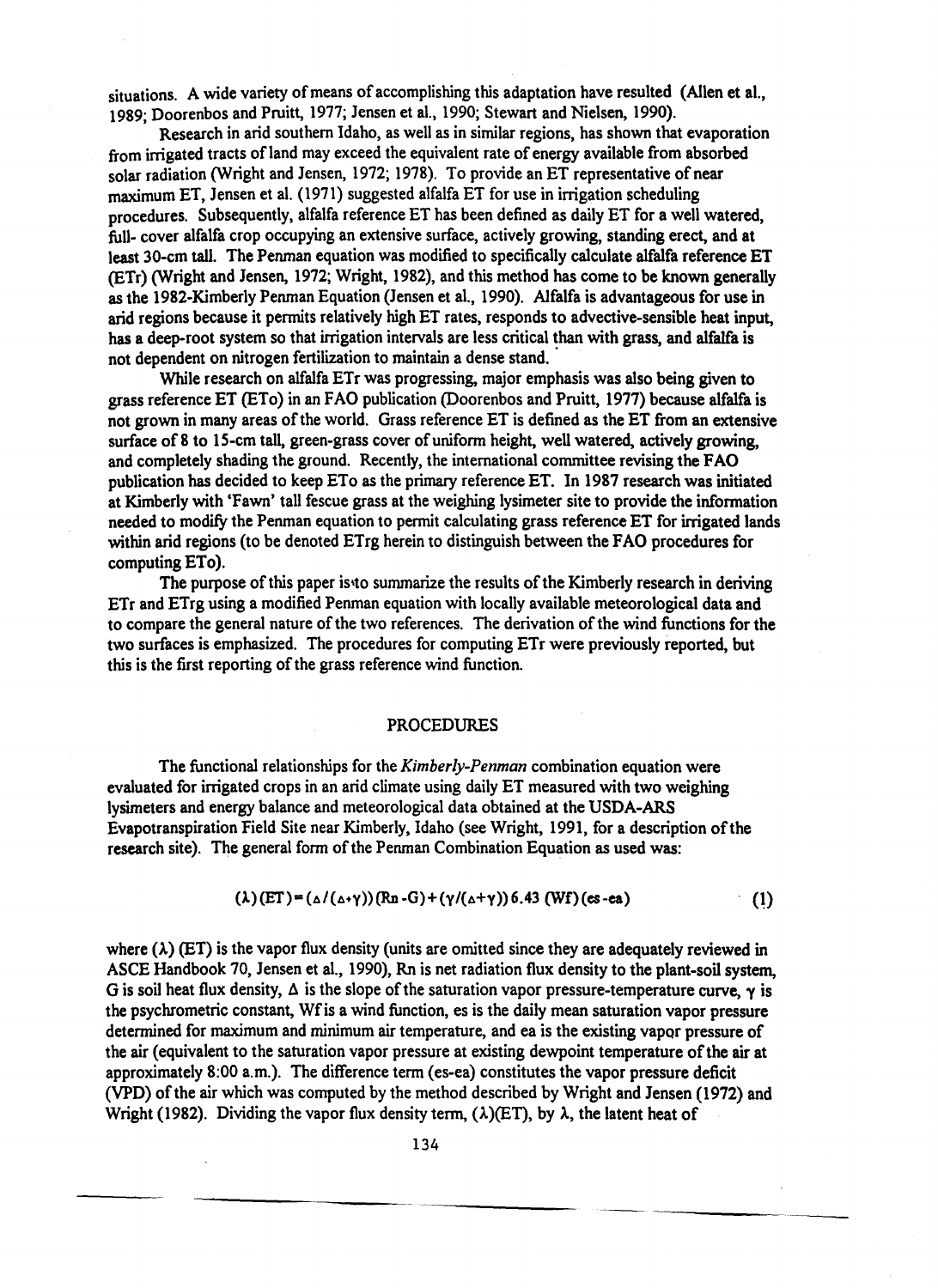vaporization for existing air temperature, provides ET in depth equivalent units (similar to units of precipitation measurement).

Net radiation, Rn, which is not commonly measured at climatic stations, can be estimated from measured daily solar radiation using appropriate algorithms and data on air temperature and humidity, and local relationships of clear-day solar radiation. Those algorithms specifically derived at the Kimberly research site for full cover alfalfa include functions dependent on day of year for an albedo (reflectance) parameter and an adjustment coefficient for the earth's net emissivity (see Wright, 1982; Jensen et al., 1990). The time-dependent functions reflect effects of sun angle, day length, and changing properties of the earth's atmosphere during the year on Rn. The estimation of soil heat flux density from daily air temperature data is also covered in these references.

The wind function, Wf, can be expressed as a linear function of mean daily wind speed by:

$$
Wf = aw + (bw)U
$$
 (2)

where U is wind speed at some height (usually at 2 m) and aw and bw are empirically derived coefficients dependent upon the aerodynamic characteristics of the crop surface and general climatic characteristics of the region.

Three years (1969-71) of daily alfalfa and energy balance data for periods when the alfalfa crop satisfied reference crop criteria, from April through October, were used in the empirical derivation of the aw and bw coefficients of Eq. [2] to obtain an alfalfa-based wind function. To accomplish this, Eq. [1] was solved for Wf, and aw and bw of Eq. [2] were then determined by linear regression of Wf and U on a monthly basis. The coefficients aw and bw, which varied by month throughout the growing season, were each fitted to an exponential equation as a function of day of year (DOY).

In a similar manner, four years (1987, 1988, 1989, and 1991) of daily, lysimetrically measured ET for clipped fescue grass were used to derive a grass-based wind function (Wfg). Days were selected when grass conditions satisfied the criteria for a *"clipped reference grass surface"* for these derivations. In this initial derivation, the same functions were used to compute Rn for grass as were used for alfalfa since Rn measured over the two surfaces was mostly similar except for October (separate procedures may eventually be developed for grass net radiation). Regression coefficients for Wfg, denoted awg and bwg, for use with Eq. [2], were derived by linear regression of Wfg and U. These were likewise fitted to an exponential equation as a function of DOY.

### RESULTS AND DISCUSSION

For the development of the alfalfa reference wind function, Wf, 349 days of lysimetrically measured daily ET met the reference standard criteria. Alfalfa ET data for the selected days are shown in Fig. 1. Intervals between selected periods represent times when the crop was beginning growth after dormancy or harvest, or conditions were otherwise unfavorable. From 14 to 21 days elapsed after harvest until the crop cover was sufficient to represent maximum ET and up to 30 days were required after growth began in the spring. Fall weather conditions sometimes prevented the alfalfa from reaching a full cover state. Frosty nights early and late in the season reduced crop ET for one or several days, and thus the ET did not represent reference crop conditions.

For the four years when reference grass was maintained at the lysimeter site, 569 days were selected for derivation of a grass reference wind function, Wfg, similar to the alfalfa wind function, Wf. Grass ET data for the selected days are shown in Fig. 2. After establishment of clipped grass reference conditions in the spring, the grass was essentially at reference condition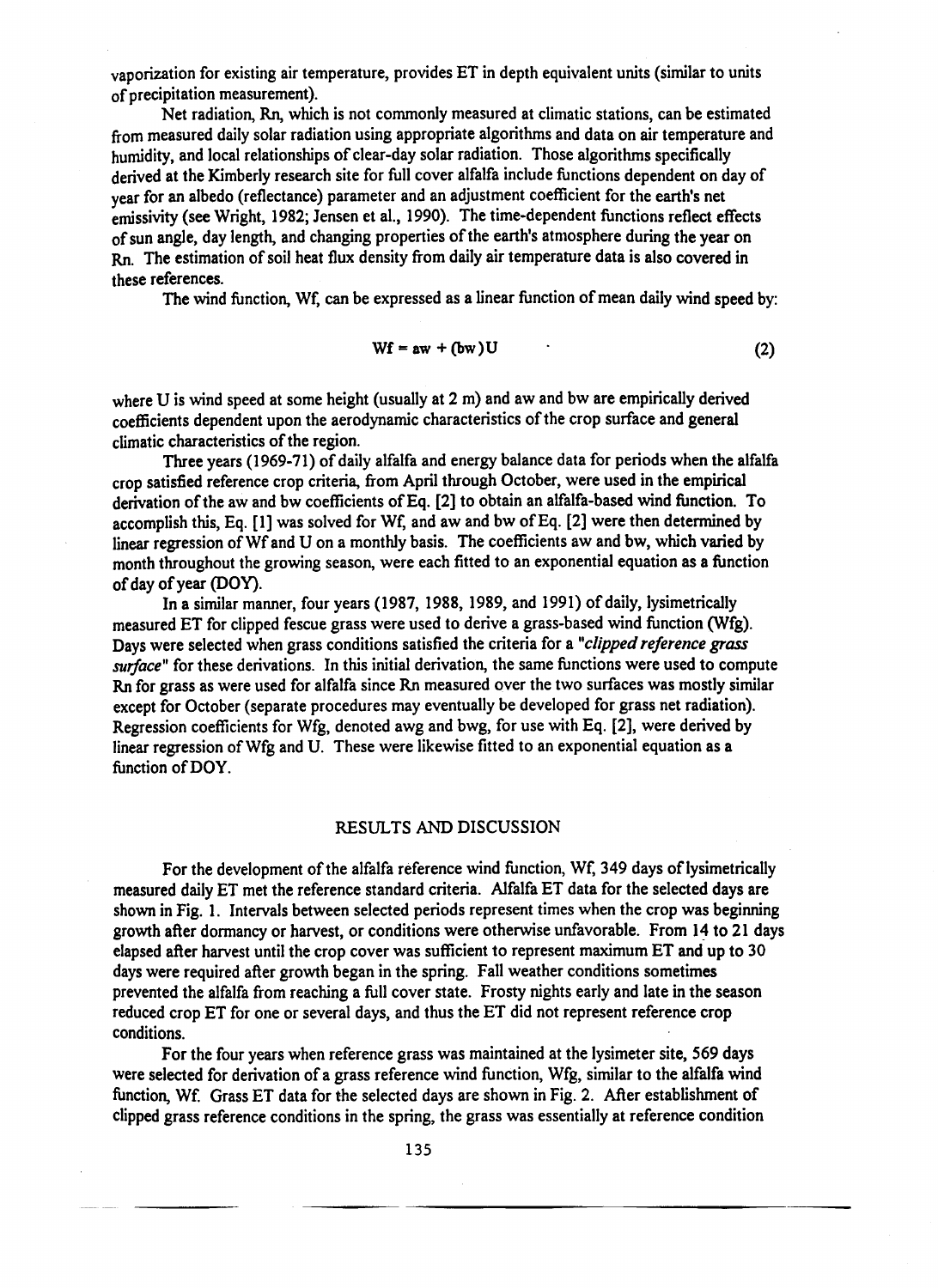

**Figure 1. Daily, lysimetrically measured alfalfa reference ET for three growing seasons, Kimberly, ID.**



**Kimberly, ID. 136**

 $\frac{1}{2}$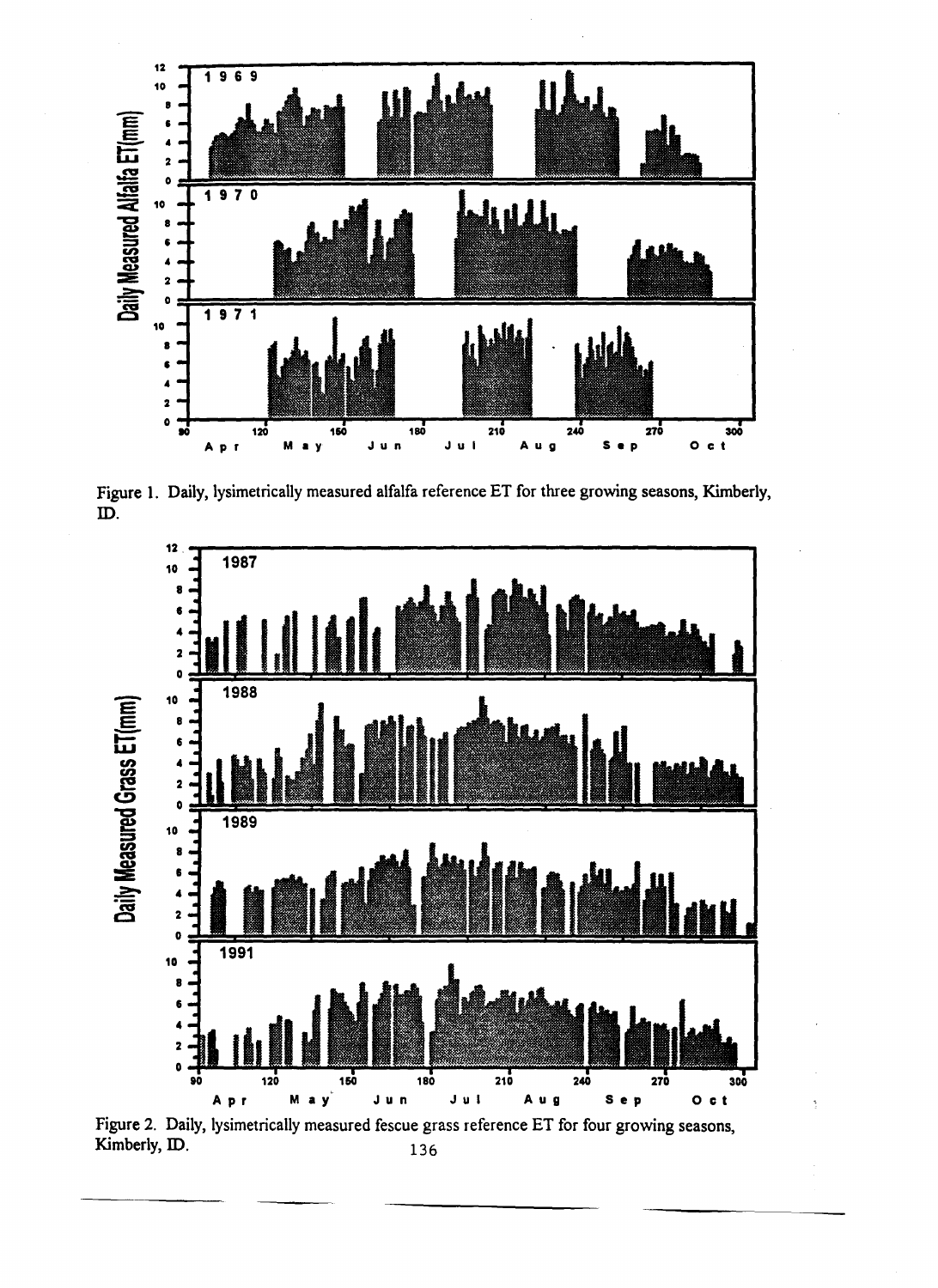for the remainder of the season. However, problems existed on some days , so not all days were elected. Days with rainfall, heavy frosts, and problems associated with irrigations or equipment were omitted from the analysis. Comparison of the grass ET values of Fig. 2 with the alfalfa ET values of Fig. 1 show similar daily variations and seasonal trends and the tendency for grass ET to be less than alfalfa ET, as would be expected. Alfalfa ET exceeded 10 mm/day on a few days, while grass ET exceeded 8 mm/day on a few days.

The general relationship of the derived grass wind function, Wfg, to mean daily wind speed, U, is shown in Fig. 3 for all selected days. While Fig. 3 shows considerable variability, plotting Wfg versus U on a monthly basis greatly reduced the variability. As with the alfalfa, the respective regression coefficients varied systematically with the time of year.

The exponential equations developed to fit the alfalfa wind function coefficients aw and bw, as previously reported (Jensen et al., 1990), were:

$$
aw = 0.4 + 1.4 \exp(-((D-173)/58)^2)
$$
 (3)

$$
bw = 0.605 + 0.345 \exp(-( (D-243)/80)^2)
$$
 (4)

where D is the calendar day of year, DOY, and the values of Eq. [4] are for mean daily wind speed at 2-m height in  $m/s$ . The exponential equations derived from the data of Fig. 3 to similarly fit the monthly grass wind function coefficients, awg and bwg, were:

$$
avg = 0.3 + 0.58 \exp(-( (D-170)/45)^2)
$$
 (5)

$$
bwg = 0.32 \cdot 0.54 \exp(-( (D-228)/67)^2) \tag{6}
$$

where Eq. [6] is for U in m/s.

The variation of aw and bw for alfalfa and awg and bwg for grass during the April through October period is shown graphically in Fig. 4. The respective "a" coefficients, which



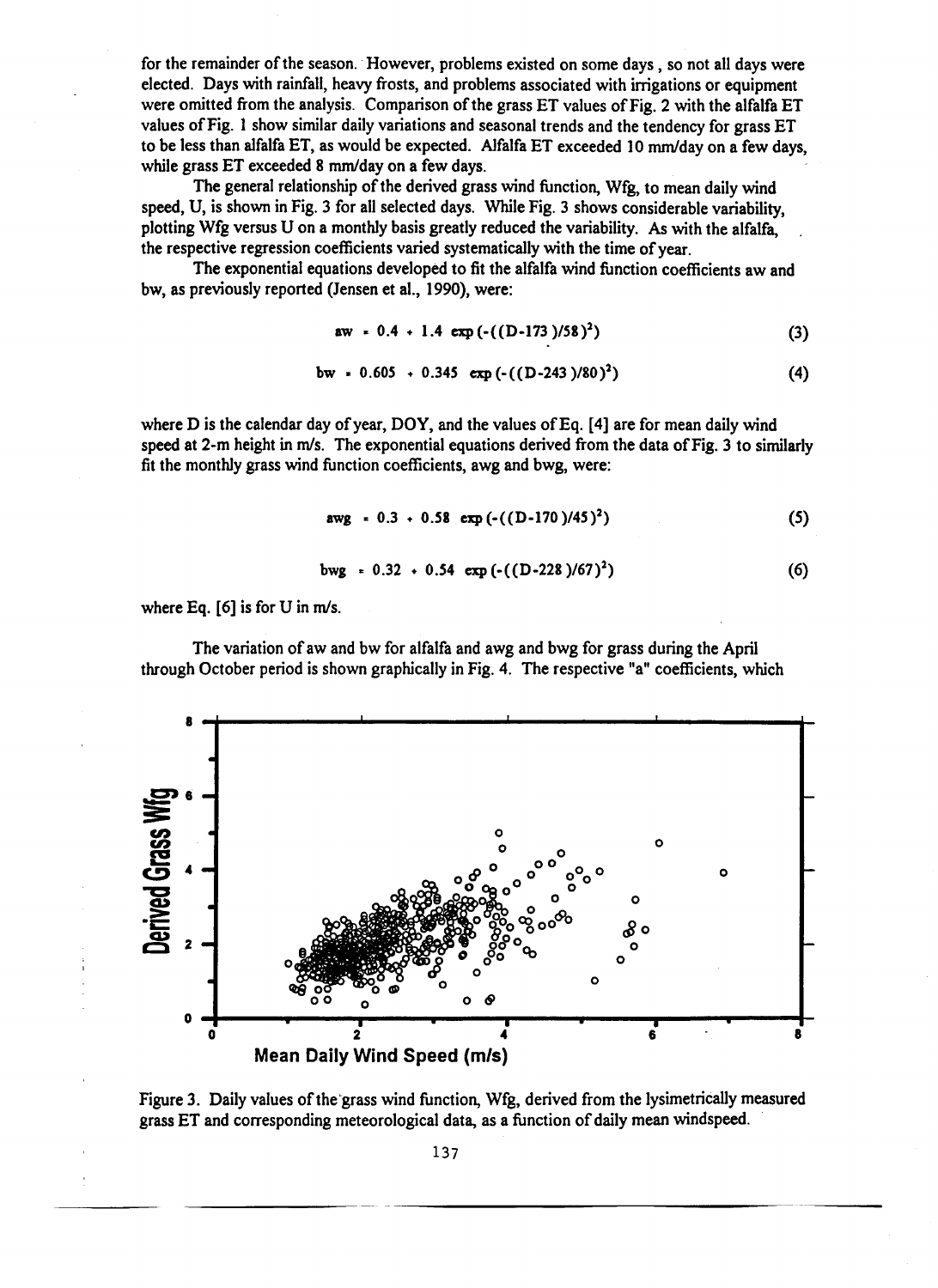

Figure 4. Seasonal trends of the variable wind function coefficients for alfalfa (aw and bw) and grass (awg and bwg).

peak at about the time of the summer solstice, appear to adjust for changes in day length. The respective "b" coefficients seem to account for changes in the dryness of the regions surrounding the irrigated landand for the effects of internal fields unirrigated late in the season after harvest of various crops. The Wfg coefficients are less than those for Wf, reflecting the lower ET rates of grass as compared to alfalfa.

Daily ETrg values, calculated with Eq. [1] and the grass wind function coefficients represented by Eqs. [5] and [6], are compared with corresponding lysimetrically measured daily grass ET in Fig. 5 for all the days used in the analysis. The relationship is essentially 1:1 with  $R^2$  = 0.93. The cumulative total ETrg for all 569 days was 3,038 mm, compared to the total cumulative lysimeter ET of 3,015 mm, or 0.4% total difference. This comparison indeed consists of testing the calculated ETrg against the same data used to derive the wind function coefficients. The agreement between the calculated and measured values is a useful test, however, since for the most part the wind function derivation was a trial and error, piece-meal type of evaluation as opposed to a unique simultaneous solution for a given set of equations.



Figure 5. Comparison of grass reference ET, calculated with the modified Penman equation using a grass wind function, with lysimetrically measured fescue, reference grass ET.

138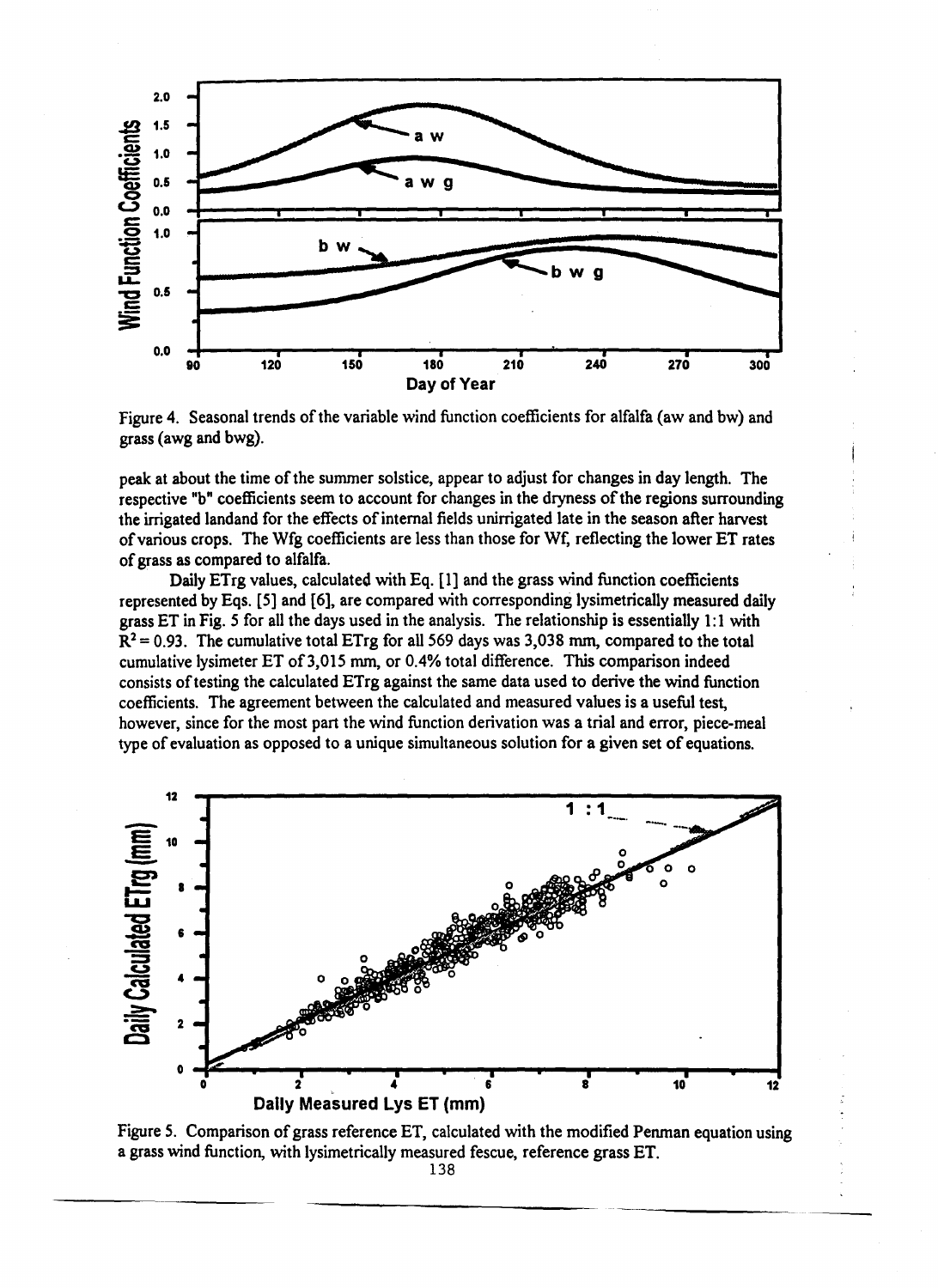A comparison of alfalfa ETr, computed using Eq. [1] and the respective wind function values represented by Eqs. [3] and [4], with grass ETrg, similarly computed using Eqs. [5] and [6], is given in Fig. 6, where the ratio ETrg/ETr is plotted as a function of day of year. The results show that the ratio averages about 0.75 early in the year, increases to about 0.875 around DOY 240, and then decreases rapidly again to 0.75 by DOY 290. This seasonal variation of the relationship of grass to alfalfa reference ET may reflect the relative response of the respective surfaces to evaporative demand and changes in general grass morphology during the season. The data of Fig. 6 indicate that grass reference ET is not a constant fraction of alfalfa reference ET throughout the season. Although as shown in Fig. 7, daily calculated ETrg is linearly related to ETr by: ETrg = 0.849 ETr - 0.121,  $r^2$  = 0.97. For the entire data set, total  $ETrg = 3038$  mm compared to  $ETr = 3661$  so that on the average, grass reference  $ET$  was 82.9% of alfalfa reference ET.



Figure 6. Ratio of calculated grass reference ET to alfalfa reference ET from April through October.



Figure 7. Daily calculated grass reference ET versus calculated alfalfa reference ET for the 569 days used in the wind function analysis.